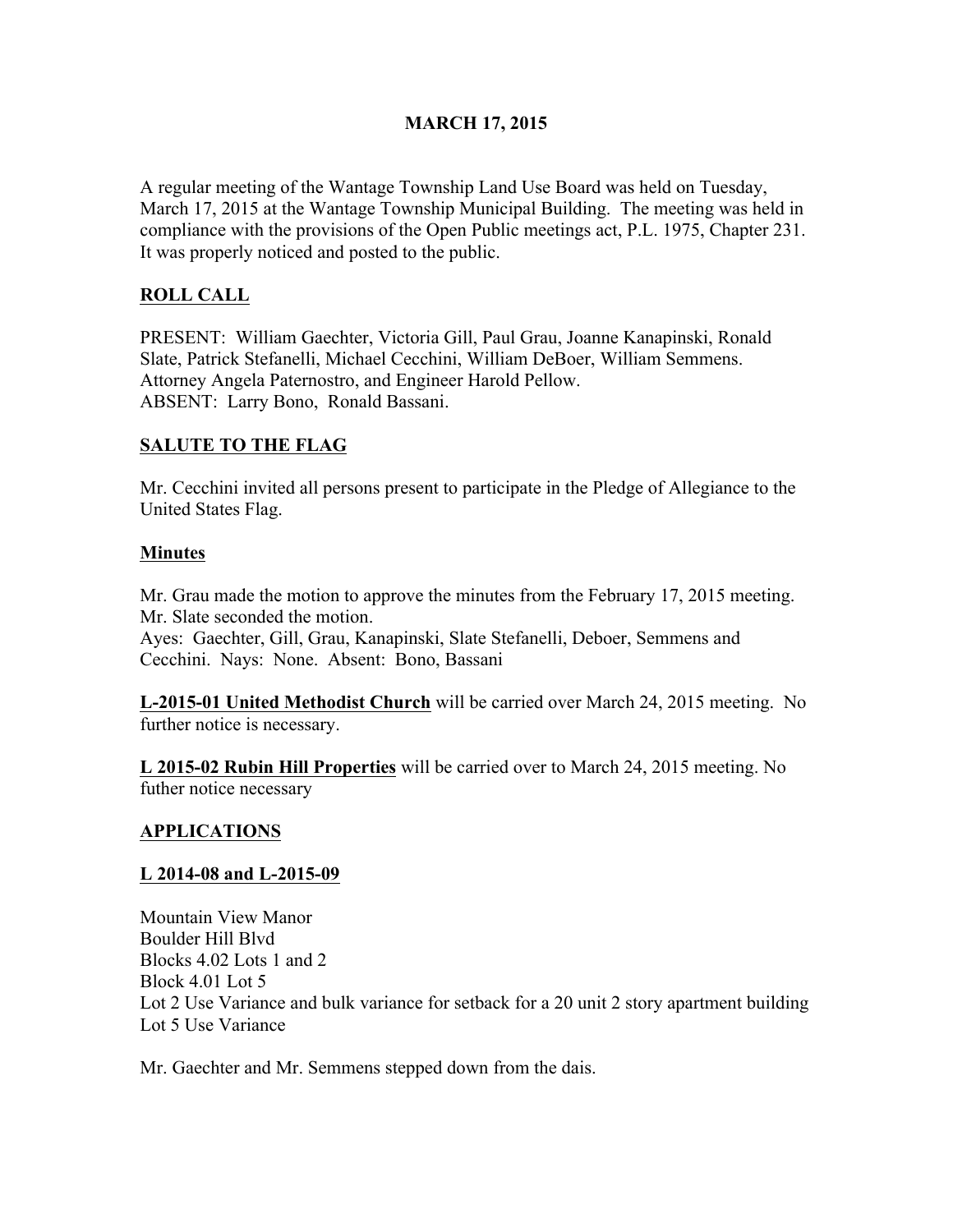The application was carried over to allow site visits by the Board, which took place over the past month.

Attorney Allyson Kasseta spoke on behalf of Mountain View Manor.

Ms. Kasseta sent new notices for tonight's meeting,

With the approval, the applicant hopes to begin construction on a 20 unit building this year, with an anticipated completion by spring 2016.

When the time comes to start building on Lot 5, depending on economic conditions the applicant may consider mixed use buildings.

Mr. Cecchini opened the meeting to the board for questions and comments, Mr. DeBoer stated he was happy he did go on the site walk, the application became clear, Mr. Cecchini agreed.

Mr. Cecchini opened to this portion of the meeting to the public, there being no comments, Mr. Cecchini closed this portion to the public.

Bill DeBoer made the motion to approve the Use Variance on Blocks 4.02 Lots 1 and 2 and Block 4.01 Lot 5 from WED to Residential zone.

Pat Stefanelli seconded the motion.

Roll Call: Ayes: Gill, Grau, Kanapinski, Slate, Stefanelli, Deboer, and Cecchini. Nays: None. Absent: Bono, Bassani.

#### Butchko L-2015-04 C Varience Keith & Debra Butchko Rear yard set back 33 Woodland Road Addition

Notice has been made for a public hearing. Attorney Paternostro- Pfister swore in Keith Butchko and Debra Butchko

The application was deemed incomplete; it was carried over to the March 24, 2015 meeting. No new notice is necessary

L-2012-011 Wantage Stone Route 23 and Blair Road Block 11 Lot 5 Site plan for quarrying and Soil Removal for Wantage Stone LLC

Notice has been made for a public hearing William Hincks Attorney

Attorney Paternostro-Pfister swore in Owen Dykstra, Branchville, NJ, Engineer, Attorney Paternostro-Pfister swore in Terrance Bowman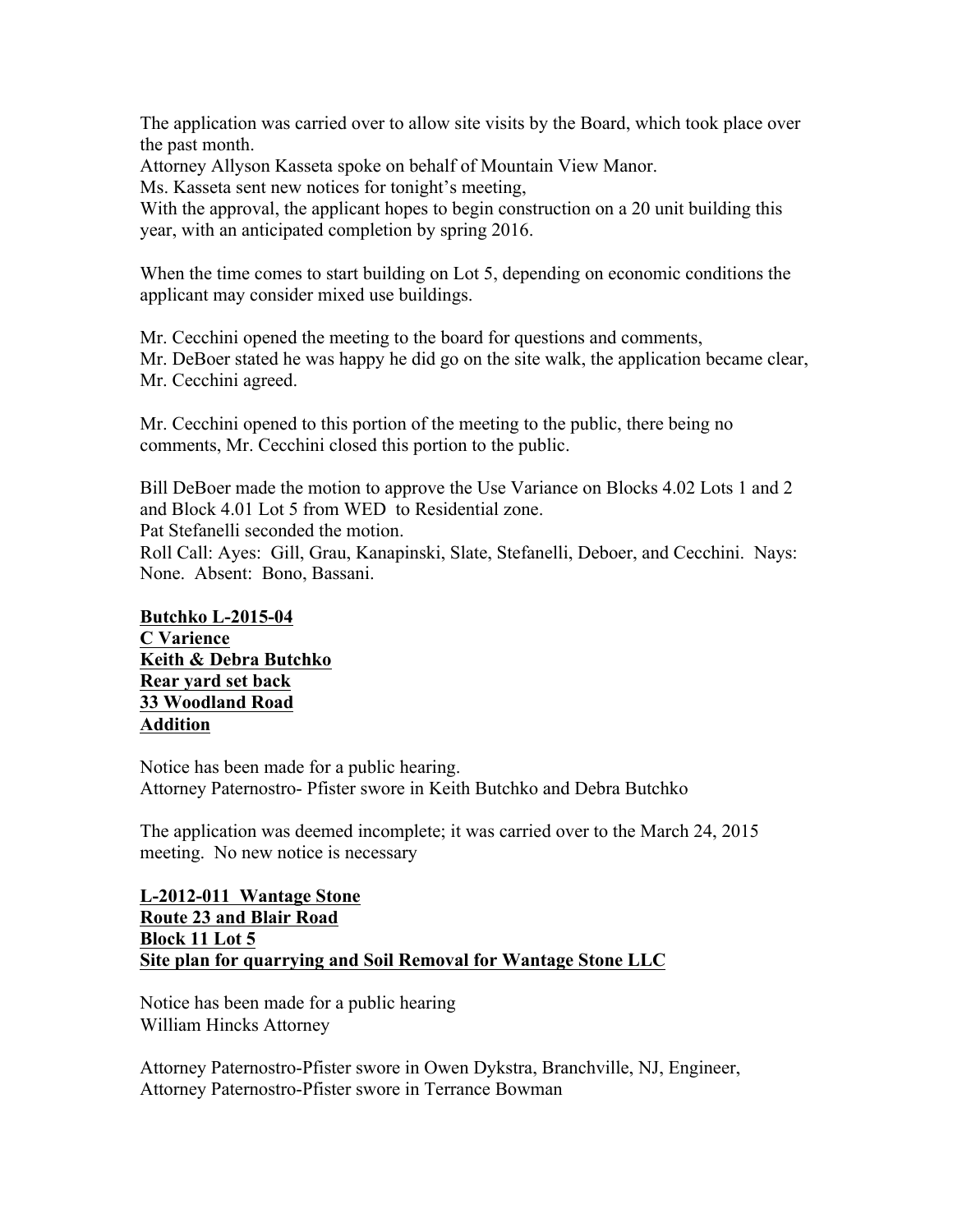Attorney Paternostro-Pfister swore in Alan Campbell, Newton, NJ, Engineer

Since this will be a 29 year project the Board would like to cover questions that may pertain to the ordinance.

Exhibit A1 is the conceptual sight development plans. Exhibit A2 is a bird's eye view looking west.

The Applicant is proposing a Soil Mining and Rock Quarrying Plan for the balance of Lot 5, Block 11.

Area I A portion of the Bicsak property approved under the original application and since revised, 13.29 acres.

Area IIA Area west and ease of the power lines, 16.40 acres.

Area IIB Area west of the power lines, 13.36 acres.

Area IIIA Large area west of the power lines and north of Blair Road, 19.72 acres.

Area IIIB Large area west of the power lines and north of Area IIIA, 25.83 acres.

Wantage Stone, LLC, 115 River Road Suite 104, Edgewater, NJ 07020, is the contractor doing the soil and rock removal.

The plan indicates 17 million tons of material to be removed in Phases I, II, and III. The plan indicates Phase I will take 1 year, Phases IIA and IIB 5 years, and Phases IIIA & IIIB 12 years. The plan states 4000, tons per day will be removed or 160 truckloads per day, plus local hauls or 400 trips per day.

Mr. Pellow does not recommend that Phase III be approved at this time, the time frame is so far off and things could change.

The Board as well as the Attorney and Engineer for Wantage Stone both agreed the liability limits are too low. Out of prudence Wantage Stone, LLC., has set the limits at \$1,000,000.00, \$3,000,000.00. Mr. Cecchini and Mr. Pellow agreed the Board will revisit the fees that Wantage Township requires for liability limits.

An application is in progress for a Letter of Interpretation (LOI) for all wetland areas. This is needed prior to any approval.

Soil Eroision by water and wind – A permit will be required from the Soil conservation District. Wind is a major issue with quarrying. The applicant uses a "Dust Boss" to help control the dust, which has been an ongoing issue with the neighbor. The "Dust Boss" sprays a mist of water on the belt to prevent the quarry dust from blowing away. Additional spray bars were installed last fall.

Surface Water Drainage – The future retention basins to be constructed in the rock floor currently have no discharge piping and are being designed to allow slow seepage into the rock fractures. Sediment may accumulate over time and prevent seepage. Runoff should not be drained into solid stone areas. The basins should account for this future condition.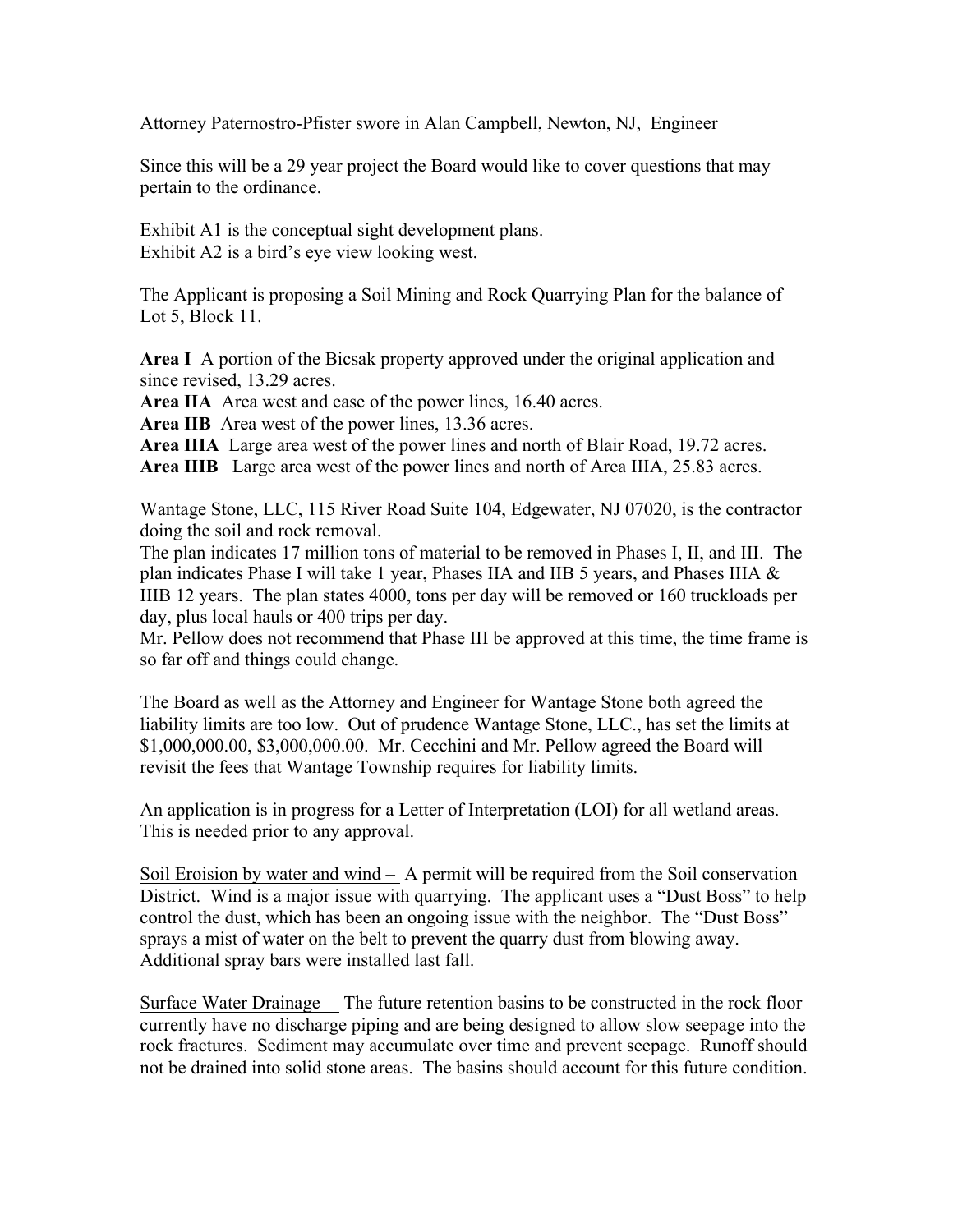Soil Fertility – This new phase will stockpile topsoil so it does not leave the area and will be respread over the 5 acre area when mining is completed. It is important to a reestablish a grass cover. The applicant is requesting to increase the area of disturbance to approximately 10 acres. The threshold of disturbance is ideal when the existing topography designs where you start the next bench. The Applicant is seeking permission to work on an area by area basis. Area 2A is 13 acres and area 2B is 10.4 acres. Mr. Cecchini and Mr. Pellow both agreed, as long as enough topsoil is left to re-establish the grass.

Lateral Support of Abutting Streets and Land - The proposed 130 foot cut it has been reduced to 100 feet for safety and aesthetics.

Public Health & Safety - The entire project will be fenced in.

Land Values and Uses - A 3D plan is provided Mr. Pellow suggests the Board review the plan.

Effects of Tree Removal - The trees on the entire berm will be removed. Mr. Pellow suggests increasing the bond for tree replacement and continued maintenance of access roads. The new trees will be small but will grow over time. Exhibit A1 shows smaller roads for access for maintenance of the berms, sheet 4 shows access roads for each bench. These roads are not only for construction but for continued maintenance as well as JC P&L access roads.

Effects on Water Resources such as Streams and Wetlands – All of the wetlands will stay.

Effects of Truck Traffic – The amount of trucks going in and out will not change.

The hours of operation as per the ordinance are from 7:00 AM to 5:00 PM Monday through Saturday. No operations shall be conducted on Sunday. Permission has been given to continue to load the scales Monday through Saturday 4:00 AM – 6:00 AM. This is subject to annual review.

Mr. Cecchini and Mr. Hincks both agreed that this is not an agreement for 29 years. This agreement is subject to annual review.

There has been communication with the County Planning Board but a formal application has not been filed.

The Mr. Pellow stated the bond rate is too low. Mr. Cecchini agreed that revisiting the bond rate will be a conditional of approval

The maximum height of any structure is 40 feet and the applicant will comply. The Resolution should contain what equipment is on sight.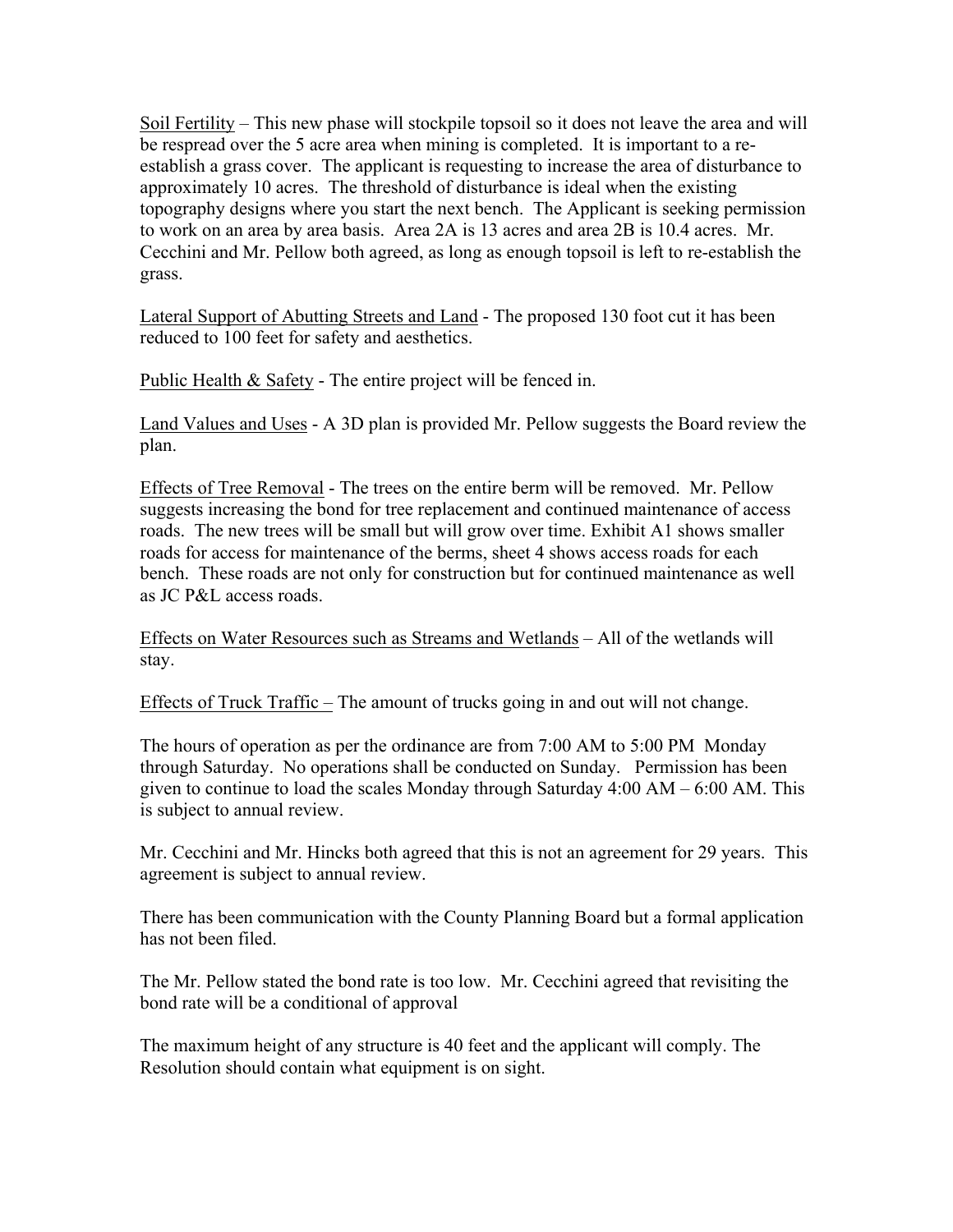A developers agreement will be needed when the site is further developed.

The Board will not approve any of the future layouts, as this will change many times over the next 29 years.

The site is designed to be independent of Rachel Builders, an agreement is still possible.

Mr. Cecchini opened the meeting to the public.

Kathy Gorman of Fernwood Road, questioned the hours of operations. Mrs. Gorman is concerned with the truck traffic and car traffic. She stated one should not diminish the amount of commuters at 5:00 am. She cannot report illegal truck activity, because the license plates are dirty. Mrs. Gorman has also been delayed because of stone being swept off of the road.

Ann Smilowitz 108 Route 23, offered her comments regarding dust. She feels the dust boss is not working the way it has been explained. She also stated the blasting is very disturbing. She inquired as to who was running the quarry, Mr. Hincks stated Eastern Concrete is the subcontractor. Mr. Hincks also stated if there is a complaint, she could knock on the door at the quarry. Mr. Cecchini explained that the noise and dust will be diminished within a year or two, these operations will be winding down and they will be moving the operations further from her property.

Mr. Cecchini closed the meeting to the public.

The relief the Applicant is seeking:

- Sight Plan approval
- Continued variance of 4:00 AM 6:00 AM scale loading, subject to annual review.

Mr. Grau made the motion to approve application L-2012-11 Wantage Stone, LLC with all of the conditions of approval; the low bonding, increase the liability insurance, and the Developers Agreements, Mr. Pellow's report and the relief the applicant sought. Mr. Slate seconded the motion. Roll Call: Ayes: Gaechter, Gill, Grau, Kanapinski, Slate Stefanelli, DeBoer, Semmens and Cecchini. Nays: None. Absent: Bono, Bassani.

L-2015-05 - Preliminary & Final Major Subdivision for Bicsak Brothers Realty LLC Block 11, Lot 5 Located on NJ State Highway 23 & Blair Road Notice has been made for a public hearing.

Angela Paternostro-Pfister stated the notice was for 7:00 PM, the hearing was taking place at 8:57 PM.

Alan Campbell Professional Engineer, Professional Planner, Branchville, NJ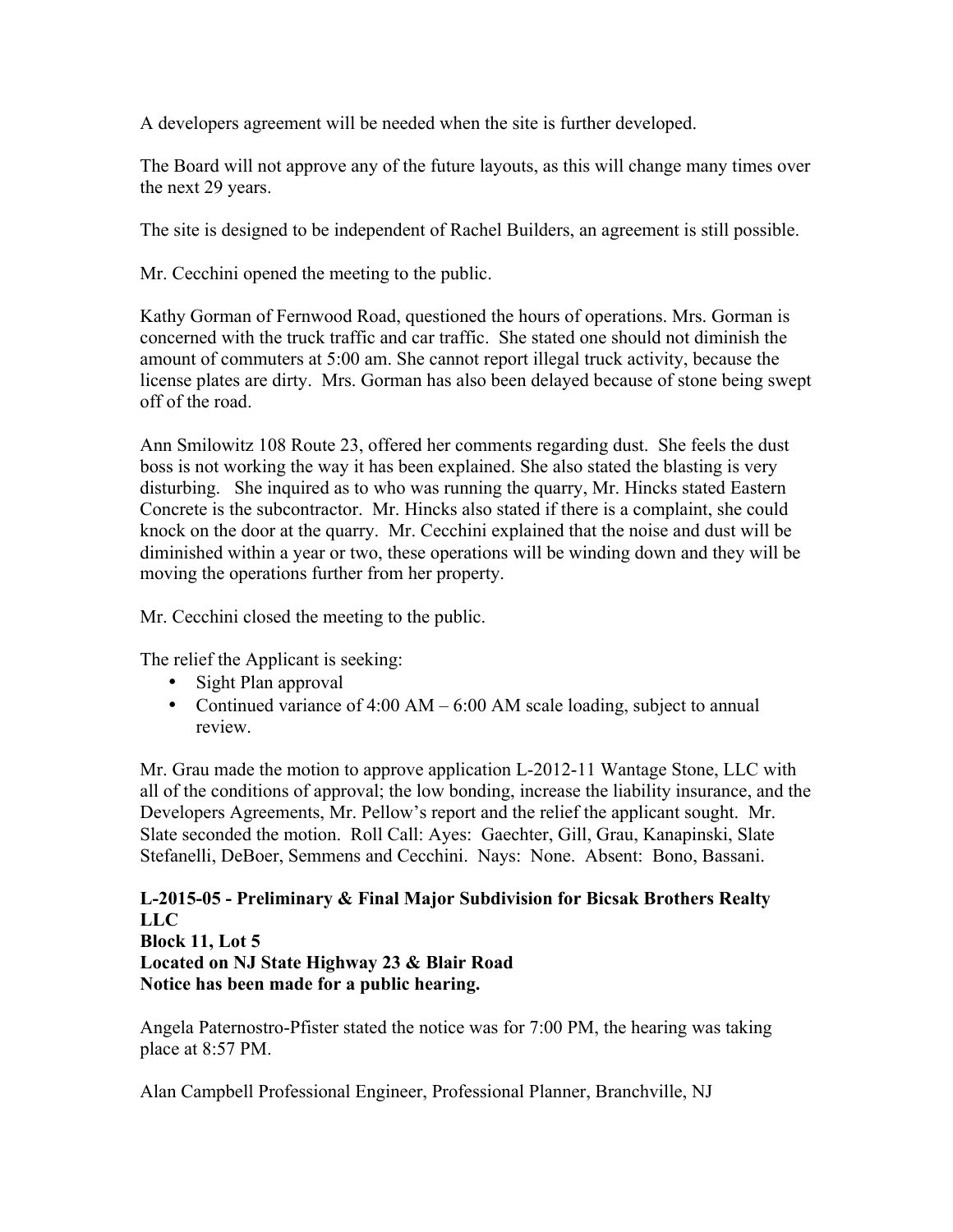Owen Dykstra Professional Engineer, Newton, NJ

Mr. Collins, Morristown NJ, Attorney, appeared before the Board for Bicsak Brothers Reality. Mr. Collins requested to amend the application and asks the front lot be referred to as Lot 5. The plans have called it 5A.

Exhibit A1 is sheet 2, the site plan for the Wantage Stone application, the three-lot subdivision.

Exhibit A2 is the two-lot subdivision.

The green shading is the property located on Route 23. The red shading is the property behind the power lines, and behind the green shaded area. The yellow shaded property located on Blair Road and continues to be quarried.

The applicant wishes to develop the green shaded 53 acre lot for commercial and mixed used development.

Mr. Pellow stated a road must be shown on the map, for the red shaded area before development of the green shaded area. Access to the yellow shaded area will be obtained from Blair Road.

Mr. Dykstra suggested the Board approve the application as two phases the second phase being the development of the red shaded area.

Discussion then took place regarding the red shaded land locked property. As long as a road is shown on a map that allows the board to grant a three-lot subdivision, the road can be moved once development starts. Not all properties in planned developments have road frontage.

Mr. Cecchini opened the meeting to the public.

Ann Smilowitz, 108 Route 23, Wantage, was concerned with the water availability on the property. She was reassured to hear the expectation is to get water from public potable water.

Mr. Cecchini closed this portion of the meeting to the public.

Mr. Cecchini opened the discussion to the board. The consensus of the board is to develop the property in phases, so development may begin sooner rather than later.

Mr. Gaechter made the motion to approve to approve development as three lots. Mr. Stefanelli seconded the motion.

Ayes: Gaechter, Gill, Grau, Kanapinski, Slate, Stefanelli, DeBoer, Semmens, Cecchini. Nays: None. Absent: Bono, Bassani.